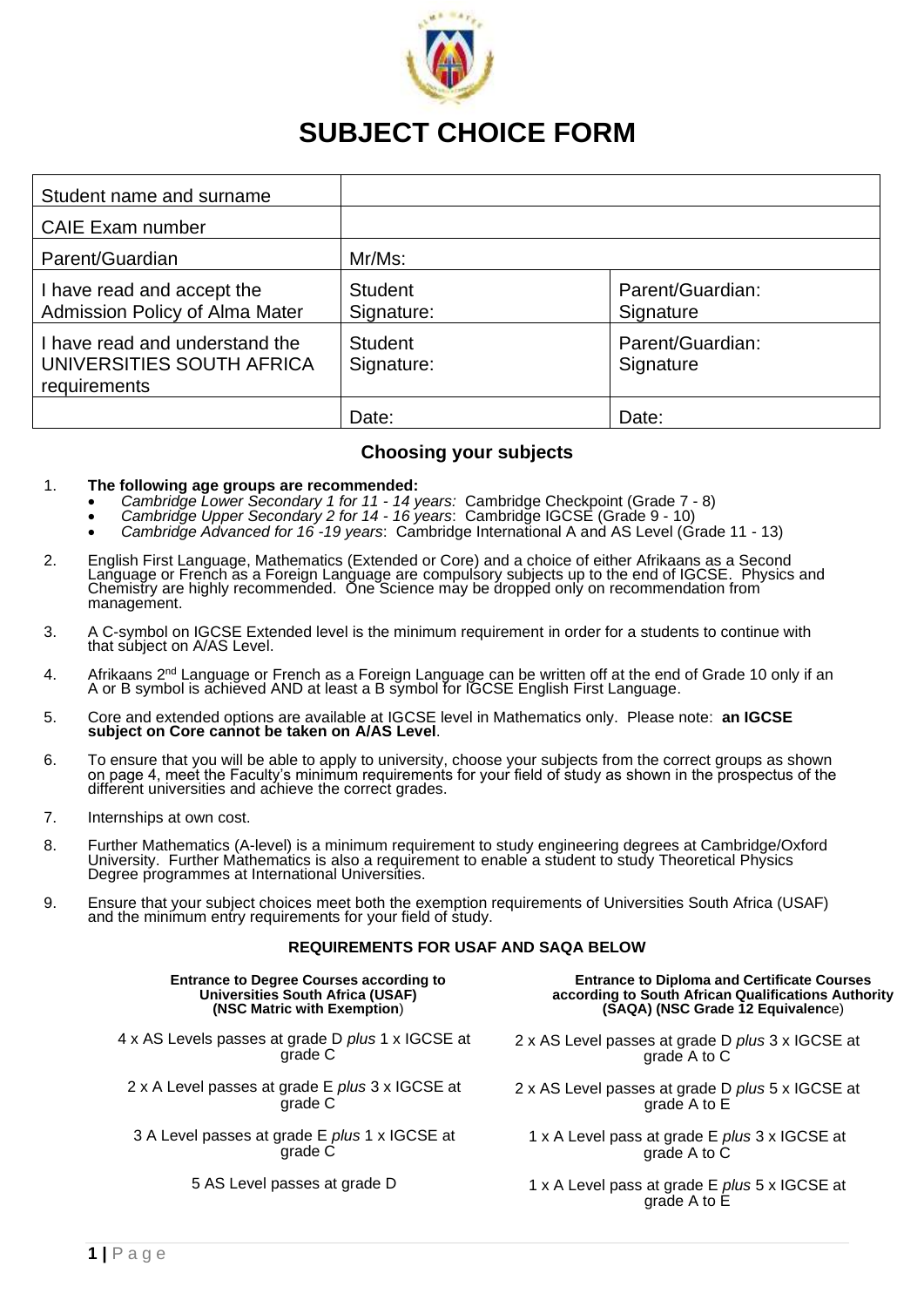## **CAMBRIDGE LOWER SECONDARY GRADE 8**

All subjects on the list are compulsory including Research Essentials.

# **CAMBRIDGE UPPER SECONDARY: IGCSE GRADE 9 and 10**

Choose 8 subjects for the subject list below. Circle your choices – Year 1 and 2 must be the same subjects. **Circle the subject codes below the Grade 9 and 10 columns**

#### **LOWER SECONDARY UPPER SECONDARY**

| <b>SUBJECTS</b>                                                                                                | <b>GRADE 8</b>      | <b>SUBJECTS</b>                |                                                                                                                                                                                                                      | <b>GRADE 9</b><br><b>IGCSE YEAR</b> | <b>GRADE 10</b><br><b>IGCSE YEAR</b> |  |
|----------------------------------------------------------------------------------------------------------------|---------------------|--------------------------------|----------------------------------------------------------------------------------------------------------------------------------------------------------------------------------------------------------------------|-------------------------------------|--------------------------------------|--|
| Afrikaans as a Second Language                                                                                 | Compulsory          | Afrikaans as a Second Language |                                                                                                                                                                                                                      | 0548                                | 0548                                 |  |
| <b>OR</b>                                                                                                      | <b>OR</b>           | <b>OR</b>                      |                                                                                                                                                                                                                      | <b>OR</b>                           |                                      |  |
| French Foreign Language                                                                                        | Compulsory          | French Foreign Language        |                                                                                                                                                                                                                      | 0520                                | 0520                                 |  |
| First Language English                                                                                         | 1110: Stage 8 and 9 | First Language English         |                                                                                                                                                                                                                      | 0500                                | 0500                                 |  |
| <b>CAMBRIDGE CHECKPOINT</b>                                                                                    |                     | <b>SCIENCE</b>                 |                                                                                                                                                                                                                      | <b>IGCSE</b>                        | <b>IGCSE</b>                         |  |
| Co-Ordinated Science                                                                                           | 1113: Stage 8 & 9   | <b>Biology</b>                 |                                                                                                                                                                                                                      | 0610                                | 0610                                 |  |
| Mathematics                                                                                                    | 1112: Stage 8 & 9   |                                | Mathematics (Core)                                                                                                                                                                                                   | 0580                                | 0580                                 |  |
| <b>ENRICHMENT PROGRAMMES</b>                                                                                   |                     |                                | Mathematics (Extended)                                                                                                                                                                                               | 0580                                | 0580                                 |  |
| Accounting                                                                                                     |                     | Physics                        |                                                                                                                                                                                                                      | 0625                                | 0625                                 |  |
| <b>Business Studies</b>                                                                                        |                     | Chemistry                      |                                                                                                                                                                                                                      | 0620                                | 0620                                 |  |
| Economics                                                                                                      | <b>THINK TANK</b>   |                                | <b>HUMANITIES/VOCATIONAL</b>                                                                                                                                                                                         | <b>IGCSE</b>                        | <b>IGCSE</b>                         |  |
| Design & Technology                                                                                            | Compulsory          | Accounting                     |                                                                                                                                                                                                                      | 0452                                | 0452                                 |  |
| Geography                                                                                                      |                     |                                | <b>Business Studies</b>                                                                                                                                                                                              | 0450                                | 0450                                 |  |
| <b>Computer Science</b>                                                                                        |                     | Economics                      |                                                                                                                                                                                                                      | 0455                                | 0455                                 |  |
| <b>ICT</b>                                                                                                     | Compulsory          |                                | <b>Computer Science</b>                                                                                                                                                                                              | 0478                                | 0478                                 |  |
| <b>Research Essentials</b>                                                                                     | Compulsory          |                                | Design & Technology                                                                                                                                                                                                  | 0445                                | 0445                                 |  |
|                                                                                                                |                     | Geography                      |                                                                                                                                                                                                                      | 0460                                | 0460                                 |  |
| <b>CAMBRIDGE ADVANCED: AS LEVEL - Circle the subject codes below the Grade 11 and 12 columns</b>               |                     |                                |                                                                                                                                                                                                                      |                                     |                                      |  |
|                                                                                                                |                     |                                | A maximum of 6 subjects are permitted. English Language is compulsory.<br>VETERINARIAN SCIENCES: highly recommended 6 AS level subjects which must include:<br>English language, Mathematics, Physics and Chemistry. |                                     |                                      |  |
| <b>LANGUAGES</b>                                                                                               |                     |                                | Grade 11                                                                                                                                                                                                             |                                     | Grade 12                             |  |
|                                                                                                                |                     |                                | 8679                                                                                                                                                                                                                 |                                     | 8679                                 |  |
| Afrikaans Language (Subject to demand)                                                                         |                     |                                | 9093                                                                                                                                                                                                                 |                                     | 9093                                 |  |
| English Language<br><b>SCIENCES</b>                                                                            |                     |                                |                                                                                                                                                                                                                      |                                     |                                      |  |
|                                                                                                                |                     |                                | 9700                                                                                                                                                                                                                 |                                     | 9700                                 |  |
| <b>Biology</b><br>Chemistry                                                                                    |                     |                                | 9701                                                                                                                                                                                                                 |                                     | 9701                                 |  |
| Physics                                                                                                        |                     |                                | 9702                                                                                                                                                                                                                 |                                     | 9702                                 |  |
| <b>Mathematics</b>                                                                                             |                     |                                |                                                                                                                                                                                                                      |                                     |                                      |  |
| Pure Mathematics: Paper 1 (Compulsory)                                                                         |                     |                                | 9709                                                                                                                                                                                                                 |                                     | 9709                                 |  |
| Choose between Probability & Statistics and Mechanics                                                          |                     |                                |                                                                                                                                                                                                                      |                                     |                                      |  |
| Probability & Statistics: Recommended for commerce and<br>$\bullet$<br>student not doing Physics as a subject. |                     |                                | 9709                                                                                                                                                                                                                 | 9709                                |                                      |  |
| <b>OR</b>                                                                                                      |                     |                                |                                                                                                                                                                                                                      | <b>OR</b>                           |                                      |  |
| Mechanics: Recommended for students doing Physics.<br>$\bullet$                                                |                     |                                | 9709                                                                                                                                                                                                                 |                                     | 9709                                 |  |
| <b>HUMANITIES/VOCATIONAL</b>                                                                                   |                     |                                |                                                                                                                                                                                                                      |                                     |                                      |  |
| Accounting                                                                                                     |                     |                                | 9706                                                                                                                                                                                                                 |                                     | 9706                                 |  |
| <b>Business</b>                                                                                                |                     |                                | 9609<br>9609                                                                                                                                                                                                         |                                     |                                      |  |
| Economics                                                                                                      |                     |                                | 9708<br>9708                                                                                                                                                                                                         |                                     |                                      |  |
| <b>Computer Science</b>                                                                                        |                     |                                | 9618<br>9618                                                                                                                                                                                                         |                                     |                                      |  |
| Design and Technology                                                                                          |                     |                                | 9705<br>9705                                                                                                                                                                                                         |                                     |                                      |  |
| Geography                                                                                                      |                     |                                | 9696<br>9696                                                                                                                                                                                                         |                                     |                                      |  |
| <b>IPQ</b>                                                                                                     |                     |                                | 9980<br>9980                                                                                                                                                                                                         |                                     |                                      |  |
| Internships                                                                                                    |                     |                                | Foreign<br>Local                                                                                                                                                                                                     |                                     |                                      |  |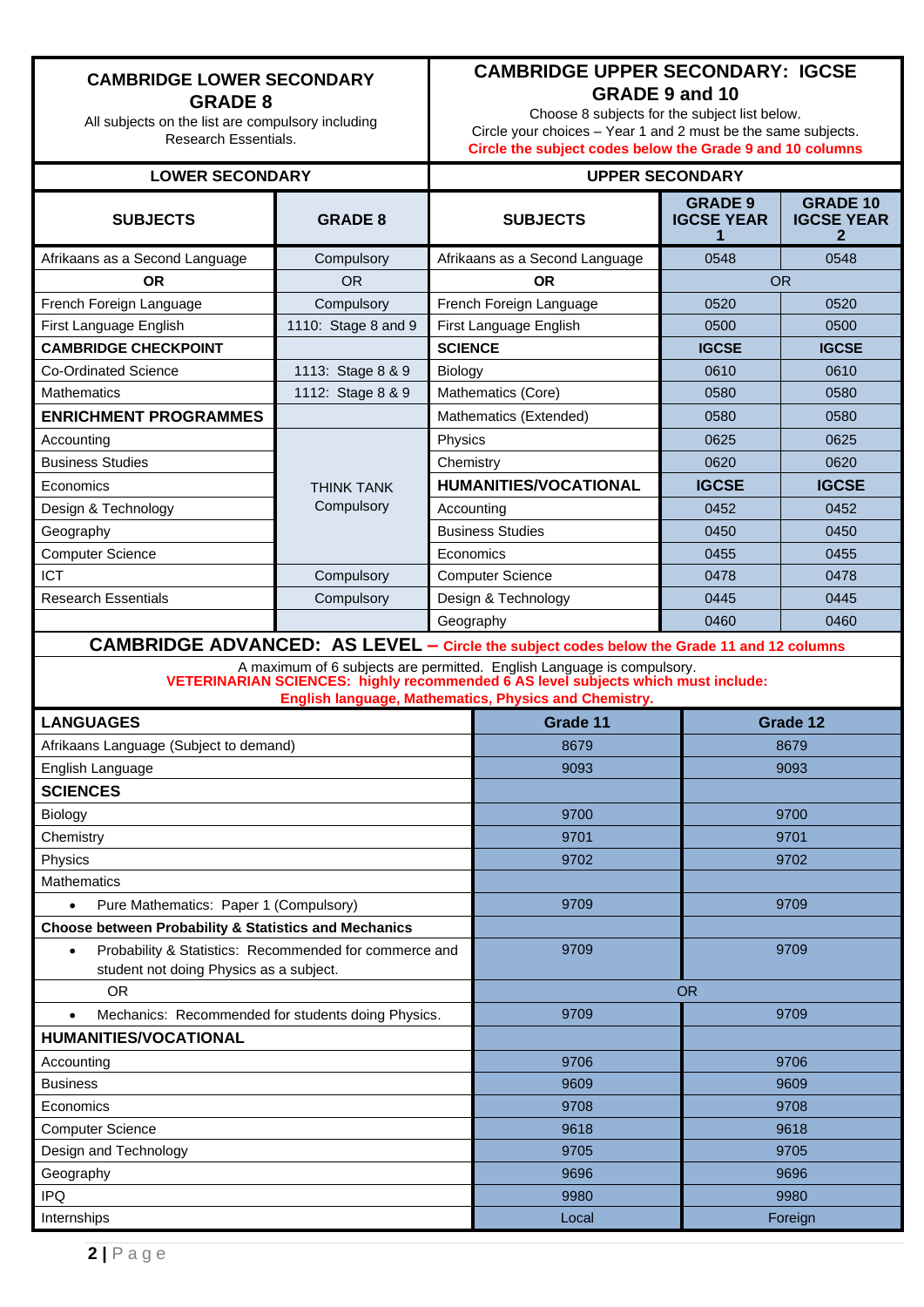| CAMBRIDGE ADVANCED: A LEVEL - Mark your subject combination choice with an "X"                                                        |                                                                       |                    |                          |  |  |  |
|---------------------------------------------------------------------------------------------------------------------------------------|-----------------------------------------------------------------------|--------------------|--------------------------|--|--|--|
| A maximum of 4 subjects are permitted. English Language on AS Level adds value to prospective proficiency requirements and faculties. |                                                                       |                    |                          |  |  |  |
| A LEVEL SUBJECT COMBINATIONS                                                                                                          | <b>SUBJECTS</b>                                                       | <b>GRADE 11</b>    | <b>GRADE 12</b>          |  |  |  |
| Doing English only on AS Level                                                                                                        | English Language                                                      | 9093               | 9093                     |  |  |  |
|                                                                                                                                       | <b>Business Studies</b>                                               | 9609               | 9609                     |  |  |  |
| BA Degrees - IGCSE Mathematics passed with a<br>C-symbol and above will meet the minimum requirement.                                 |                                                                       | <b>OR</b>          |                          |  |  |  |
| <b>Business Degrees</b>                                                                                                               | Economics                                                             | 9708               | 9708                     |  |  |  |
| <b>Commerce Degrees</b>                                                                                                               | English Language<br>Mathematics                                       | 9093<br>9709       | 9093<br>9709             |  |  |  |
| 1<br>Law Degrees                                                                                                                      | Pure Mathematics: Paper 1<br>$\bullet$                                | Compulsory         |                          |  |  |  |
| <b>Computer Science Degrees</b>                                                                                                       | Probability & Statistics: Paper 5<br>$\bullet$                        | Compulsory         |                          |  |  |  |
| Performing and Fine Arts: Portfolio is required.                                                                                      | Pure Mathematics: Paper 3<br>$\bullet$                                |                    | Compulsory               |  |  |  |
| Please consult with School for references.                                                                                            | Probability & Statistics: Paper 6<br>$\bullet$                        |                    | Compulsory               |  |  |  |
|                                                                                                                                       | <b>Biology</b>                                                        | 9700               | 9700                     |  |  |  |
|                                                                                                                                       | Chemistry                                                             | 9701               | 9701                     |  |  |  |
|                                                                                                                                       | <b>Physics</b>                                                        | 9702               | 9702                     |  |  |  |
| Access to all fields of study, if AS English Language<br>$\mathbf{2}$                                                                 | <b>Mathematics</b>                                                    | 9709               | 9709                     |  |  |  |
| is taken.                                                                                                                             | Pure Mathematics: Paper 1                                             | Compulsory         |                          |  |  |  |
|                                                                                                                                       | Probability & Statistics: Paper 5                                     | Compulsory         |                          |  |  |  |
|                                                                                                                                       | Pure Mathematics: Paper 3                                             |                    | Compulsory               |  |  |  |
|                                                                                                                                       | Mechanics: Paper 4<br>Biology                                         | 9700               | Compulsory<br>9700       |  |  |  |
| <b>BSc Degrees</b>                                                                                                                    | Chemistry                                                             | 9701               | 9701                     |  |  |  |
|                                                                                                                                       | Mathematics                                                           | 9709               | 9709                     |  |  |  |
| A Level Biology and AS Level English and Physics:<br>3                                                                                | Pure Mathematics: Paper 1                                             | Compulsory         |                          |  |  |  |
| Prerequisite to study Medicine or the Bachelor of                                                                                     | Probability & Statistics: Paper 5                                     | Compulsory         |                          |  |  |  |
| Science programmes at selected Universities.<br>Consult for more information.                                                         | Pure Mathematics: Paper 3                                             |                    | Compulsory               |  |  |  |
|                                                                                                                                       | Probability & Statistics: Paper 6                                     |                    | Compulsory               |  |  |  |
|                                                                                                                                       | Chemistry                                                             | 9701               | 9701                     |  |  |  |
| <b>BSc Degrees</b>                                                                                                                    | Physics                                                               | 9702               | 9702                     |  |  |  |
|                                                                                                                                       | <b>Mathematics</b>                                                    | 9709               | 9709                     |  |  |  |
| 4<br><b>Chemical Engineering</b>                                                                                                      | Pure Mathematics: Paper 1                                             | Compulsory         |                          |  |  |  |
| <b>Specialized Engineering</b>                                                                                                        | Probability & Statistics: Paper 5<br><b>Pure Mathematics: Paper 3</b> | Compulsory         |                          |  |  |  |
|                                                                                                                                       | Mechanics: Paper 4                                                    |                    | Compulsory<br>Compulsory |  |  |  |
| BEng Degrees (AS Chemistry can be considered as a                                                                                     | <b>Computer Science</b>                                               | 9618               | 9618                     |  |  |  |
| prerequisite for selected Universities)                                                                                               | Physics                                                               | 9702               | 9702                     |  |  |  |
| Software/Computer Engineering                                                                                                         | Mathematics                                                           | 9709               | 9709                     |  |  |  |
| AS English Language is required for:                                                                                                  | Pure Mathematics: Paper 1                                             | Compulsory         |                          |  |  |  |
| 5<br><b>Actuarial Science</b>                                                                                                         | Probability & Statistics: Paper 5                                     | Compulsory         |                          |  |  |  |
| Data Scientist                                                                                                                        | Pure Mathematics: Paper 3                                             |                    | Compulsory               |  |  |  |
| Informatics                                                                                                                           | Mechanics: Paper 4                                                    |                    | Compulsory               |  |  |  |
|                                                                                                                                       | Geography                                                             | 9696               | 9696                     |  |  |  |
|                                                                                                                                       | <b>Physics</b>                                                        | 9702               | 9702                     |  |  |  |
| <b>Geo Engineering</b><br>6<br>Geo-Oceanography                                                                                       | <b>Mathematics</b><br>Pure Mathematics: Paper 1                       | 9709<br>Compulsory | 9709                     |  |  |  |
| Geomatics                                                                                                                             | Probability & Statistics: Paper 5                                     | Compulsory         |                          |  |  |  |
|                                                                                                                                       | Pure Mathematics: Paper 3                                             |                    | Compulsory               |  |  |  |
|                                                                                                                                       | Mechanics: Paper 4                                                    |                    | Compulsory               |  |  |  |
|                                                                                                                                       | English Language                                                      | 9093               | 9093                     |  |  |  |
| <b>BA Degrees</b>                                                                                                                     | <b>Biology</b>                                                        | 9700               | 9700                     |  |  |  |
| <b>BCom Degrees</b><br><b>Public Health</b>                                                                                           | Pure Mathematics: Paper 1                                             | Compulsory         |                          |  |  |  |
| 7<br>Law                                                                                                                              | Probability & Statistics: Paper 5                                     | Compulsory         |                          |  |  |  |
| <b>BTech in Life Science</b>                                                                                                          | Pure Mathematics: Paper 3                                             |                    | Compulsory               |  |  |  |
|                                                                                                                                       | Probability & Statistics: Paper 6                                     |                    | Compulsory               |  |  |  |
|                                                                                                                                       | <b>English Language</b><br><b>Physics</b>                             | 9093<br>9702       | 9093<br>9702             |  |  |  |
| <b>Architecture BEng</b>                                                                                                              | <b>Mathematics</b>                                                    | 9709               | 9709                     |  |  |  |
|                                                                                                                                       | Pure Mathematics: Paper 1                                             | Compulsory         |                          |  |  |  |
| AS Design and Technology is highly recommended<br>8                                                                                   | Probability & Statistics: Paper 5                                     | Compulsory         |                          |  |  |  |
| to meet the portfolio and skill requirement.                                                                                          | Pure Mathematics: Paper 3                                             |                    | Compulsory               |  |  |  |
|                                                                                                                                       | Mechanics: Paper 4                                                    |                    | Compulsory               |  |  |  |
| <b>Enrichment Programmes</b>                                                                                                          | <b>IPQ</b>                                                            | 9980               | 9980                     |  |  |  |
|                                                                                                                                       | Internships                                                           | Local              | Foreign                  |  |  |  |
| All external examinations to be written at the end of the AS/A Level course in the Oct/Nov sitting of Grade 12. No May/June           | sitting will be allowed for internal students.                        |                    |                          |  |  |  |